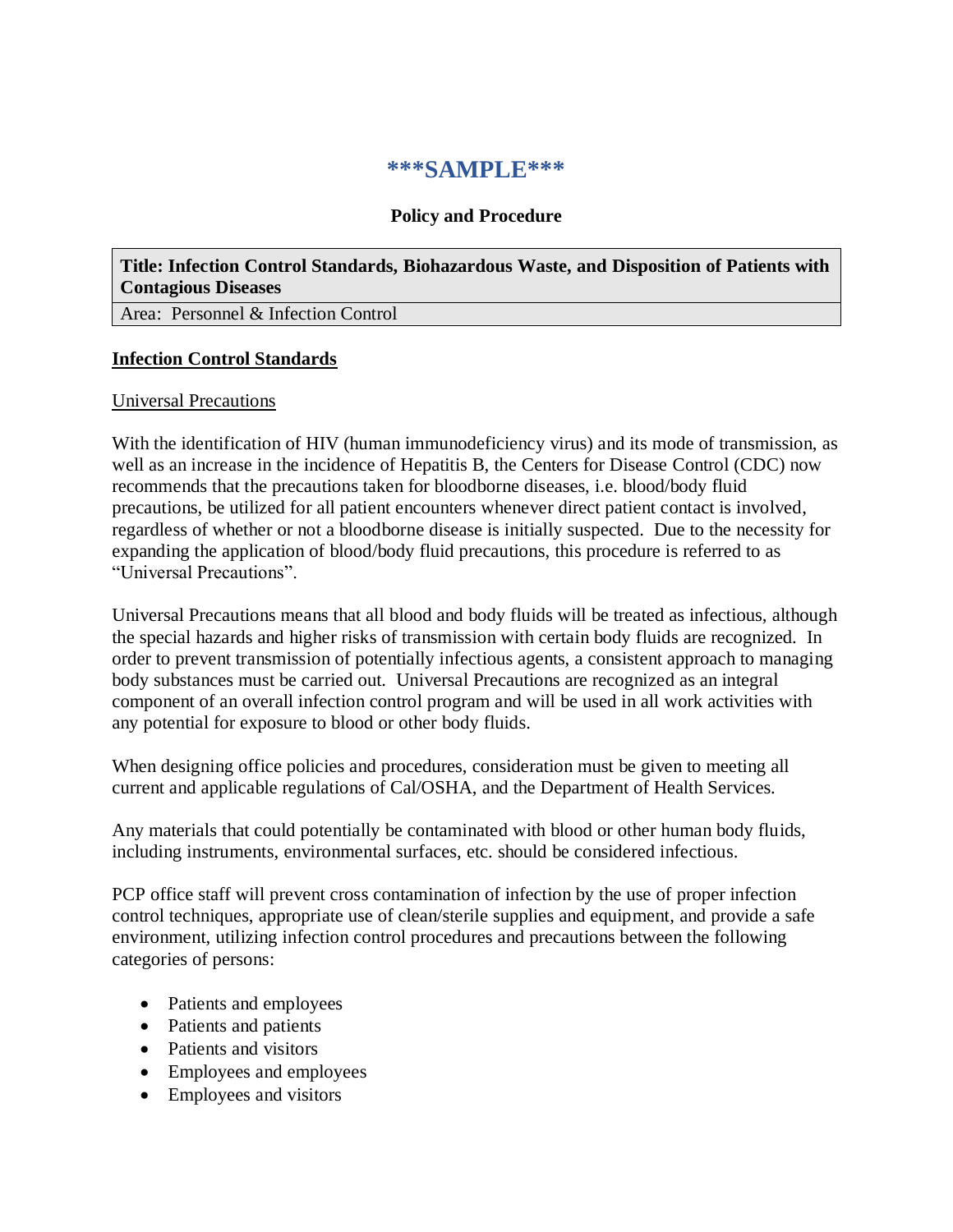All new staff must be trained in infection control principles and techniques. Continuous education of staff is important to ensure compliance with standards.

# Infection Control Procedures

- Adequate infection control devices and supplies must be available in the patient areas. These include a sink, preferably with 4-6 inch wing tip faucet handles, antibacterial soap, paper towels, and appropriate garbage receptacle, disposable gloves, and sharps container.
- All personnel who have occupational exposure to blood borne pathogens will be offered Hepatitis B vaccine and necessary boosters as per Cal/OSHA requirements. Documentation of vaccine status of declination of vaccine will be kept on record.
- All personnel must wear protective gloves during procedures where contact with potentially contaminated substances is likely.
- All personnel must wear protective eye wear during procedures when it is likely that the eyes may be splashed with potentially contaminated substances.
- All personnel must wear a protective mask during procedures when it is likely that mouth or nose maybe splashed with potentially contaminated substances.
- All personnel must wear a protective, fluid resistant gown during procedures when it is likely that clothes will be contaminated with blood or body fluids.
- Hands must be washed when gloves are removed and after any direct or indirect contact with any blood or body substances.
- Potentially contaminated instruments must be handled carefully wearing gloves designed to withstand cleaning procedures. Instruments, equipment and environmental surfaces must be cleaned with solutions appropriate to the level of contamination and that meet appropriate guidelines. Surfaces must be cleaned with a 10% bleach solution (1:10 solution of household bleach and water). Solution is stable only 24 hours; therefore a fresh solution should be mixed every 24 hours. When mixed and stored in a separate container, the container must be dated, labeled, and discarded after 24 hours. Germicidal solutions must be effective against tuberculosis, hepatitis and HIV.
- A critical instrument (that which has penetrated soft issue, bone, or come in contact with mucous membranes) if not disposable, must be sterilized in a heat or heat pressure sterilizer.
- A touch and splash surface (exposed to the splatter of blood or body fluids or contaminated by treatment personnel) must be immediately disinfected with a 10% bleach solution or germicidal solutions which must be effective against tuberculosis, hepatitis and HIV.
- Use of appropriate housekeeping techniques to prevent cross-contamination.
- Potentially contaminated waste must be disposed of per "handling of Biohazardous" Waste" procedures.

# Hand Washing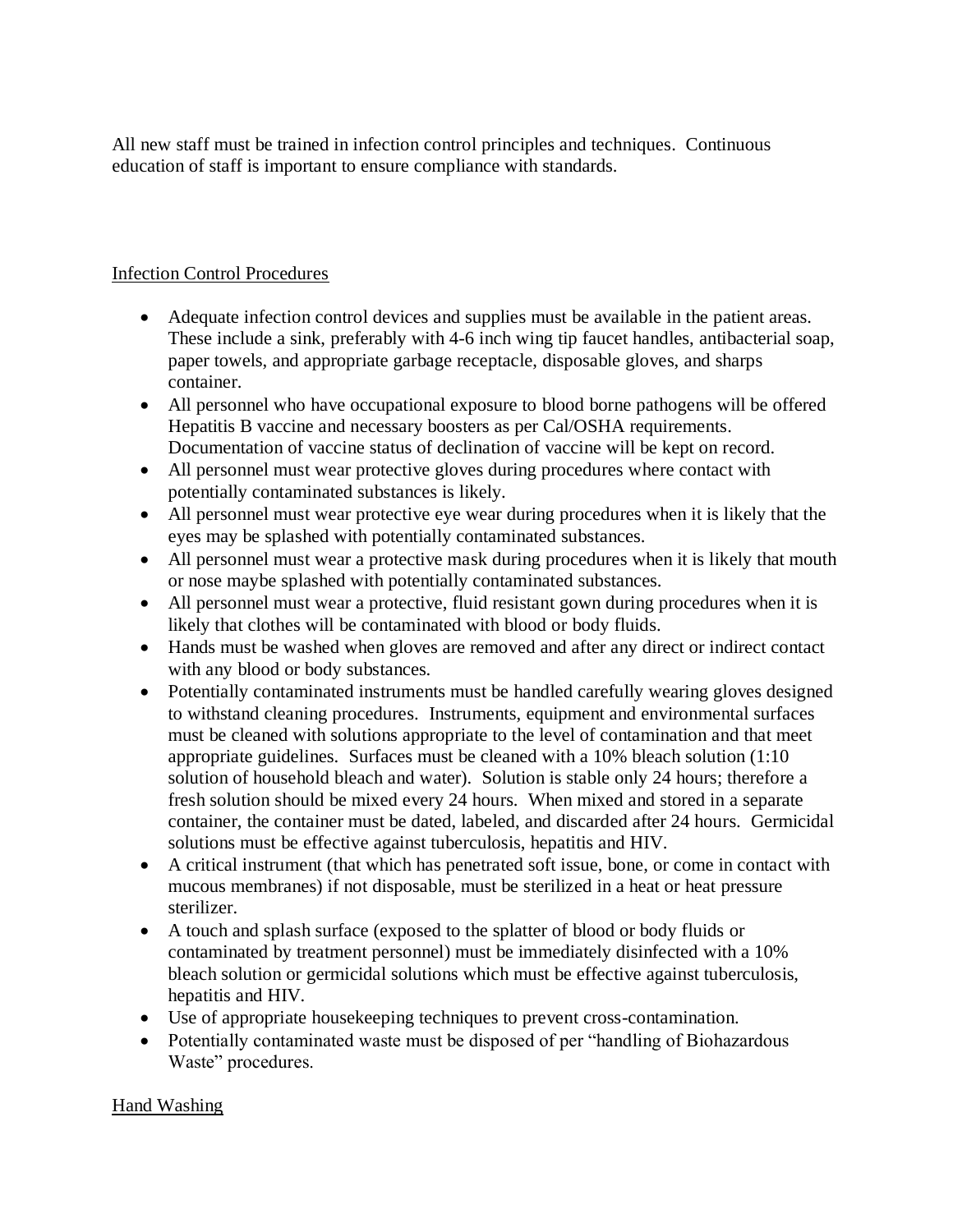One of the most effective ways to prevent infection transmission among patients as well as personnel is by hand washing. Thorough hand washing is to be done upon entering and leaving a room. Hand washing is the single most important means of preventing the spread of infection. Hands must always be washed following any contact with a patient, before performing invasive procedures, before taking care of particularly susceptible patients such as those who are severely immuno-compromised or newborn infants, before and after touching wounds, after touching inanimate sources that are likely to be contaminated, such as urine measuring devices or linen.

Hand washing facilities shall be readily accessible. For routine hand washing, a vigorous rubbing together of all surfaces of soap lathered hands for at least ten seconds, followed by a thorough rinsing under a stream of water is recommended. Bactericidal hand wipes are acceptable. Hand washing or the use of hand wipes should be performed whenever personnel are in doubt about the necessity for doing so.

## Designated "Soiled Area" and "Clean Area"

A "soiled area" and a "clean area" must be designated in the work area where soiled instruments are placed prior to processing for sterilization.

## Biohazardous Waste

All staff members shall be knowledgeable of procedures for handling and disposing of infectious waste. Medical waste, including biohazardous waste, sharps waste and waste which is generated or produced as a result of the diagnosis, treatment or immunization, is handled according to the Medical Waste Management Action which became effective January 1, 1997. Medical waste must be contained separately from other waste. A Hazardous Waste Management hauler who is registered with the State of California must perform the hauling of medical waste. A signed contract with an approved licensed medical waste hauler is to be kept on-site and current at all times. Receipts and/or logs of materials removed by contractors must be maintained for at least two years.

Biohazardous waste includes, but is not limited to:

- Cultures from medical and pathological labs.
- Cultures and stocks of infectious agents from research and industrial labs.
- Wastes from the production of bacteria, viruses, or the use of spores, discarded live and attenuated vaccines, culture dishes and devices used to transfer, and inoculate and mix cultures.
- Waste containing any microbiologic specimens sent to lab for analysis.
- Human surgery specimens or tissues removed at surgery.
- Waste containing discarded materials contaminated with excretion, exudates, or secretions from humans who are required to be isolated to protect others from highly communicable disease.
- Blood and body fluids.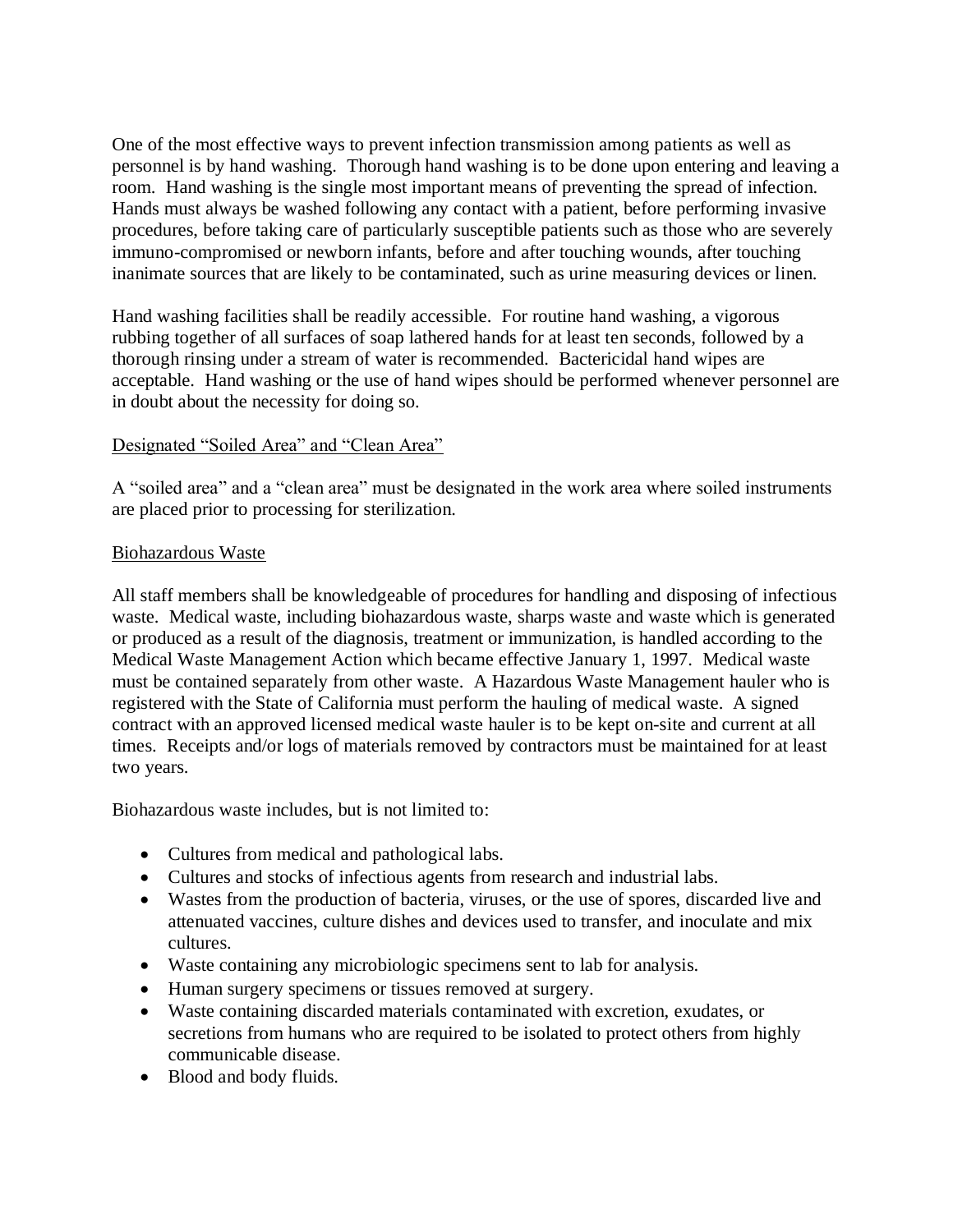# Biohazardous Waste Standards

Biohazardous waste must be consistently handled with universal precautions. Containers used for biohazardous waste must be labeled or color-coded to alert all employees that the containers require compliance with universal precautions.

# Biohazardous Waste Handling Procedures

- Protective gloves are to be worn when handling any potentially contaminated waste.
- A cover gown should be worn to protect clothing when it is possible that clothing will be contaminated by waste.
- Masks and/or eye protection should be worn when it is possible that the mucous membranes and/or eyes may be splashed with contaminated waste.
- The area used for the storage of medical waste containers must be secured so as to deny access to unauthorized persons and must be marked with a warning sign on or adjacent to the exterior doors, gates or lids.
- The warning signs, "Caution-Biohazardous Waste Storage Area, unauthorized persons keep out", must be posted and legible.
- Containers holding biohazardous waste must be red and labeled with the standard fluorescent orange or orange-red 'Biohazardous Waste' label or with the biohazardous symbol and word "Biohazard".
- Biohazardous waste must be disposed of in an appropriate container, i.e. sharps in sharps container.
- All biohazardous waste containers will be disposed of according to federal, state and local regulations.

#### Sharps Waste Handling Procedure

Sharps waste means any device having acute rigid corners or edges capable of cutting or piercing, including but not limited to hypodermic needles, syringes, blades and needles with attached tubing, broken glass items, such as blood vials contaminated with medical waste.

Contaminated needles and other contaminated sharps shall not be sheared or purposely broken. Cal/OSHA allows recapping, bending or removal of contaminated needles only when the medical procedure requires it and no alternative is feasible. If such action is required, then it must be done by the use of a mechanical device or a one-handed technique.

Place all sharps immediately after use into a sharps container, a rigid puncture-resistant container which, when sealed, is leak resistant and cannot be reopened without great difficulty. Sharps containers must be located as close as possible to the area where sharps are used.

Sharps containers shall not be allowed to be overfilled. Sharps containers must be maintained in an upright position. The lid on a full sharps container, ready for disposal, must fit tightly or be taped closed.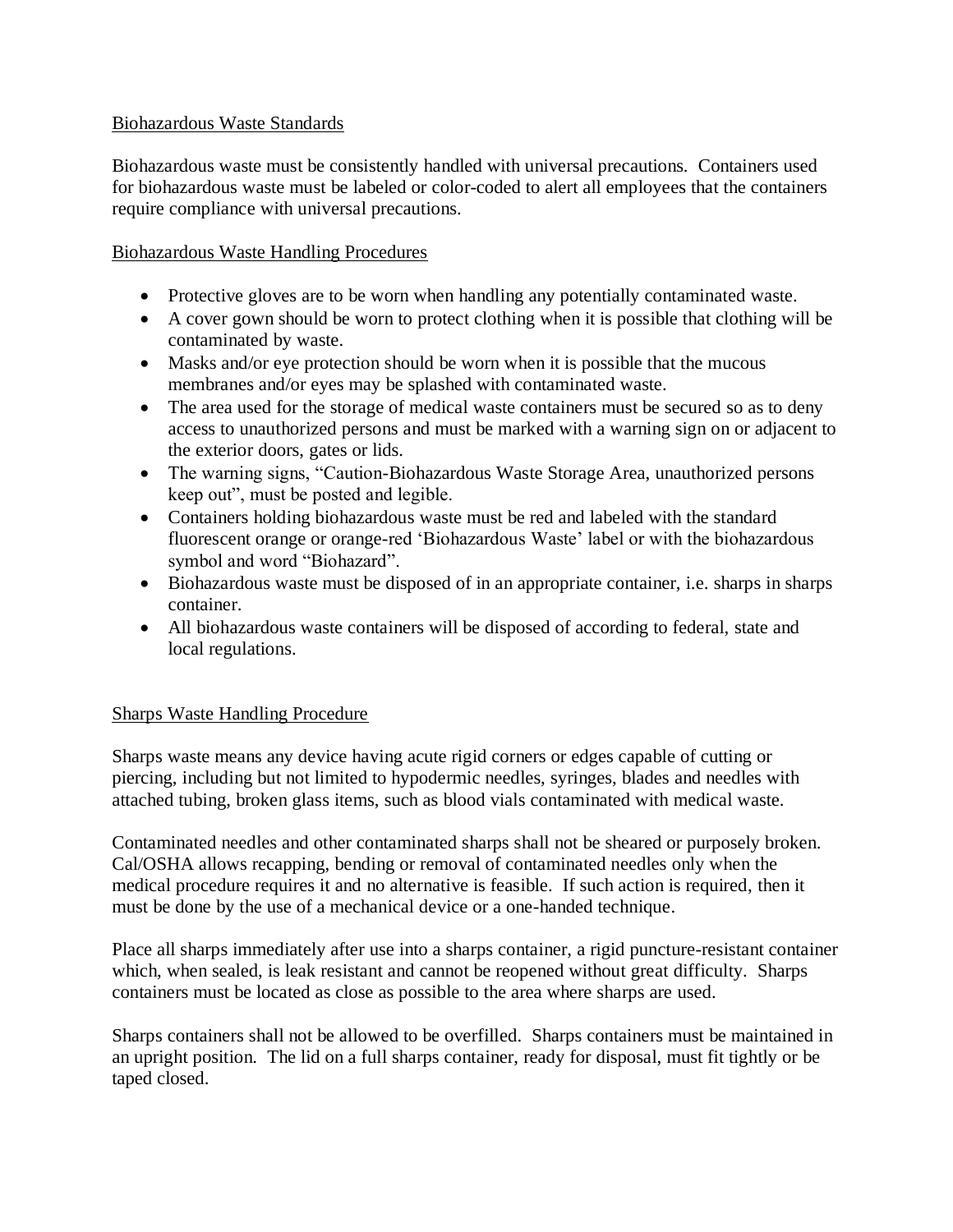Label the sharps container with the words "sharps waste" or with the international biohazard symbol and the word "Biohazard". Biohazardous waste must be consistently handled with universal precautions. Containers used for biohazardous waste must be labeled or color-coded to alert all employees that the containers required compliance with universal precautions.

Security (meaning locked) of portable containers in patient care areas is maintained at all times.

## Accidental Needle Sticks

All personnel who have occupational exposure to blood borne pathogens will be offered Hepatitis B vaccine and necessary boosters as per Cal/OSHA requirements. Documentation of vaccine status or declination of vaccine will be kept on record.

Medical evaluation and procedures, including the Hepatitis B vaccine and vaccination series and post exposure follow-up, including prophylaxis, must be made available at no cost to the employee, made available to the employee at a reasonable time and place, performed by or under the supervision of a licensed physician or another licensed health care professional, provided according to the recommendations of the U.S. Public Health Service. All laboratory tests must be conducted by an accredited lab at no cost to the employee.

The source individual's blood shall be tested as soon as feasible and after consent is obtained in order to determine Blood Borne Pathogens infectivity.

When the source individual is already known to be infected with HBV or HIV, testing for the source individual's known HBV or HIV status need not be repeated.

Results of the source individual's testing shall be made available to the exposed employee, and the employee shall be informed of applicable laws and regulations concerning disclosure of the identity and infectious status of the source individual.

Collection and testing of blood for HBV and HIV serological status will comply with the following:

The exposed employee's blood shall be collected as soon as feasible and tested after consent is obtained.

The employee will be offered the option of having their blood collected for testing for HIV/HBV serological status. The blood sample will be preserved for up to 90 days to allow the employee to decide if the blood should be tested for HIV serological status.

All employees who incur an exposure incident will be offered post-exposure evaluation and follow-up in accordance with the Cal/OSHA standards.

Training or re-training regarding correct sharps handling and disposal methods will be done.